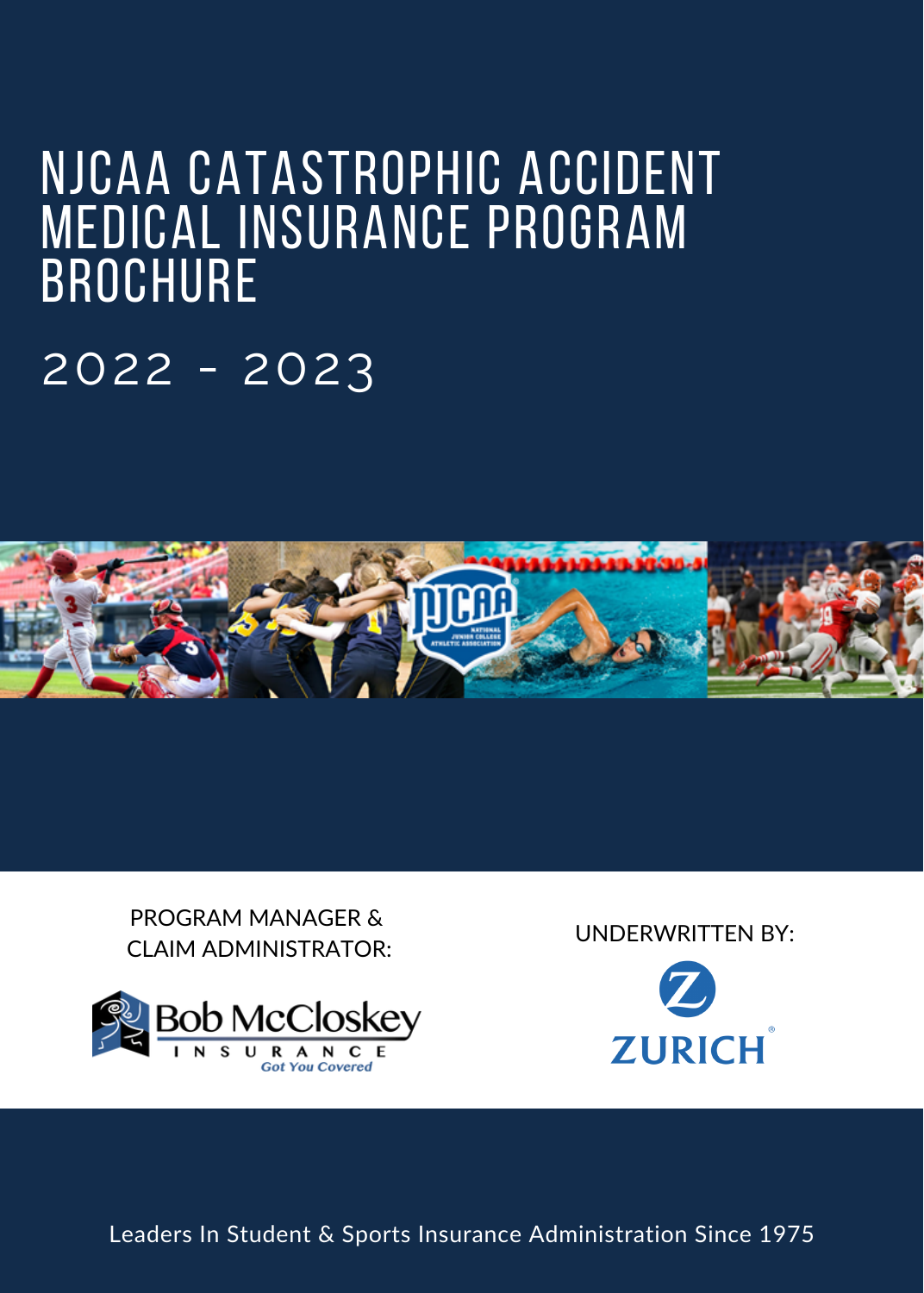As the Exclusive Insurance Partner of the National Junior College Athletic Association, Bob McCloskey Insurance (BMI) is proud to partner with the NJCAA and Zurich to tailor a Catastrophic Accident Medical Insurance Program for NJCAA institutions.

An unexpected accident, specifically a catastrophic-type accident, can have severe financial and emotional impacts on your student-athletes and their family. This type of event may also have severe financial implications for your Institution.

The cost of this coverage is typically very affordable compared to the high levels of coverage obtained. Although the hope is that you will never have to use this insurance, it will benefit the injured athlete as well as the institution on many levels in the event of a catastrophic-type accident.

The BMI team recognizes the unique needs that two-year colleges have, and our ability to assess each and to provide insurance solutions for your athletic program is one of our many strengths that differentiate us from our competitors. Basic and Catastrophic Accident Insurance for Intercollegiate, Club & Intramural Sports has been a core product at BMI for many decades.

With over 40 years of experience in the collegiate sports accident insurance space, BMI continues to advocate for colleges and their student-athletes, whether intercollegiate, club or intramural. Contact us today and let us help you to ensure that your institution is properly covered.



## NJCAA CATASTROPHIC ACCIDENT MEDICAL INSURANCE INTERCOLLEGIATE, CLUB & INTRAMURAL SPORTS

## COVERED PERSONS & ACTIVITIES

Covered Persons: Class 1: All Student-athletes, Student-coaches, Student-managers, Studenttrainers and Guest-recruits of the Policyholder's Intercollegiate Sports Program. Class 2: All Student-athletes, Student-coaches, Student-managers, Student-trainers of the Policyholder's Club Sports Program. Class 3: All Students of the Policyholder's Intramural Sports Program.

Covered Activities: While participating in organized and supervised play and practice for an Intercollegiate, Club or Intramural team of which he/she is a registered member, including supervised travel to and from such play and practice. Covered activities for Guest-recruits includes while participating in activities which are on campus and supervised by the Policyholder's athletic department.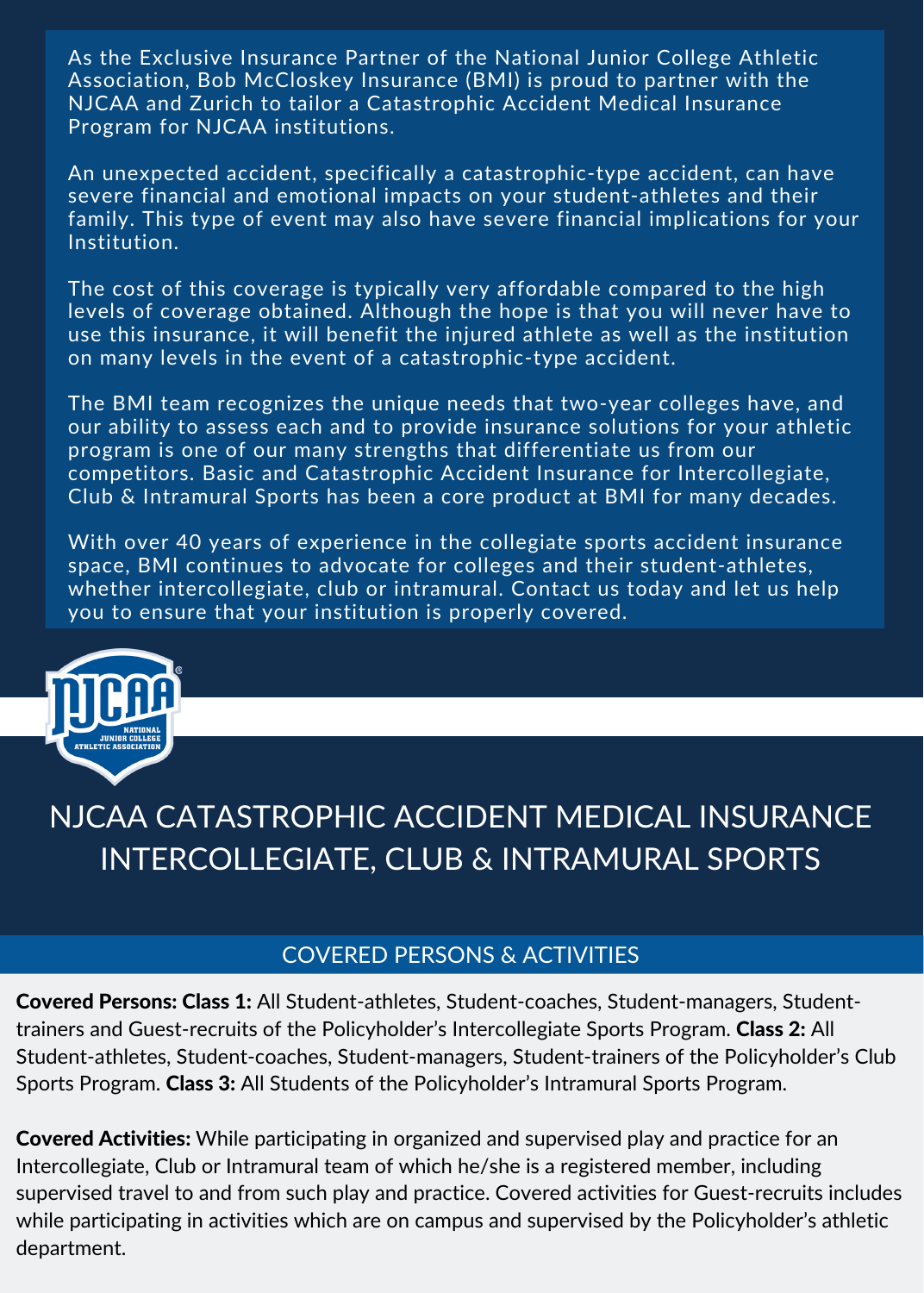## SCHEDULE OF BENEFITS

ACCIDENT EXPENSE BENEFIT MAXIMUM DEDUCTIBLE DEDUCTIBLE MUST BE SATISFIED WITHIN FIRST COVERED EXPENSES MUST BE RECEIVED WITHIN CATASTROPHIC BENEFIT PERIOD

DATE OF RECOVERY BENEFIT BENEFIT PERCENTAGE OF USUAL AND CUSTOMARY \$5,000,000 per Covered Injury \$25,000, \$35,000 or \$50,000 per Covered Injury 24 months of the Covered Injury 730 days after the Covered Injury Option #1: The earliest of the Date of Recovery or Lifetime of the Insured Person. Option #2: The earliest of the Date of Recovery or 10-years from the date of the Covered Injury 24 months Treatment free or Medically Cleared 100%, Unless Otherwise Specified Below

## FULL EXCESS ACCIDENT MEDICAL, DENTAL & REHABILITATIVE BENEFITS

#### INPATIENT BENEFITS

SEMI-PRIVATE ROOM INTENSIVE CARE UNIT/CRITICAL CARE UNIT HOSPITAL MISCELLANEOUS EXPENSES

Average Semi-Private Room Rate 100% Usual & Customary Charges (U&C) 100% Usual & Customary Charges

## MENTAL & NERVOUS DISORDERS EXPENSE BENEFIT

#### HOSPITAL EXPENSES AND BENEFIT AMOUNT PHYSICIAN EXPENSES

100% Usual & Customary Charges \$50 per day up to 50 Visits per Calendar Year

## **OUTPATIENT BENEFITS**

COMBINED HOME HEALTH CARE, CUSTODIAL CARE HOME HEALTH CARE BENEFIT CUSTODIAL CARE BENEFIT EXTENDED CARE FACILITY BENEFIT OUTPATIENT PHYSIOTHERAPY BENEFIT ARTIFICIAL LIMBS

100% of Usual & Customary Expenses 100% of Usual & Customary Expenses 100% U&C Expenses up to \$500,000/Covered Acc. 100% of Usual & Customary Expenses 100% of Usual & Customary Expenses 100% of Usual & Customary Expenses

## ANCILLARY BENEFITS

EXPANDED MEDICAL BENEFIT HMO/PPO DENIAL BENEFIT PRE-EXISTING CONDITION BENEFIT/RE-INJURY BENEFIT HEART & CIRCULATORY BENEFIT HOME TUTORING BENEFIT REHABILITATION BENEFIT POST-TRAUMATIC STRESS DISORDER BENEFIT

Included, 100% of Usual & Customary Expenses Included, 100% of Usual & Customary Expenses Included, 100% of Usual & Customary Expenses Included, 100% of Usual & Customary Expenses Up to 6 Months of Incurred Costs, \$10,000 Maximum \$50,000 Maximum Benefit \$500 per Session, up to 20 Sessions

## HOME ALTERATION & VEHICLE MODIFICATION BENEFIT

UP TO \$50,000 MAXIMUM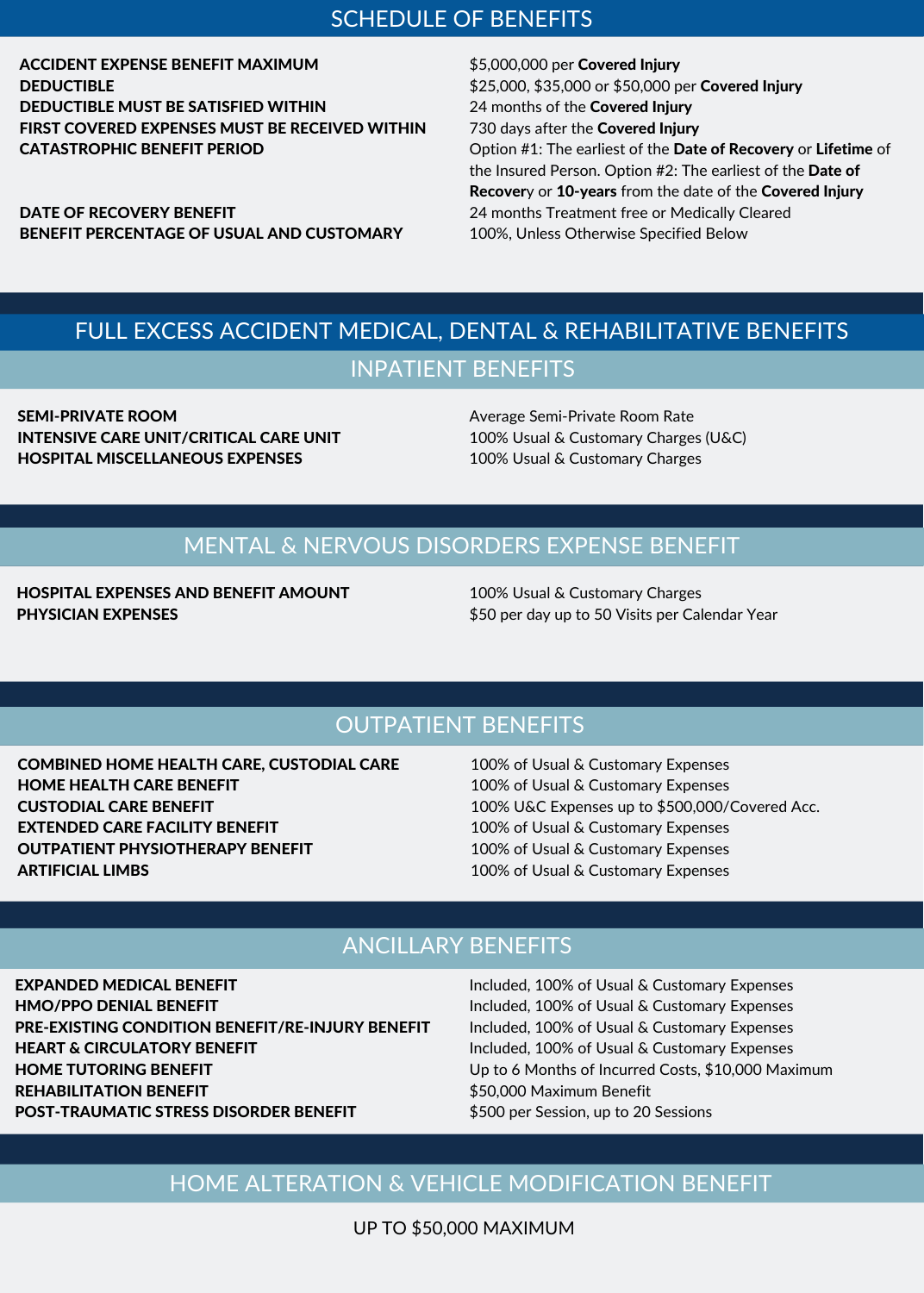## SCHEDULE OF BENEFITS CONTINUED PARENT REIMBURSEMENT BENEFIT

#### PARENT REIMBURSEMENT BENEFIT

Maximum Weekly Amount: \$500 per Week Maximum Number of Weeks: 16 Weeks

## PATIENT TOTAL DISABILITY BENEFIT

PERMANENT TOTAL DISABILITY BENEFIT DISABILITY MUST BEGIN WITHIN 730 DAYS OF THE INJURY MONTHLY BENEFIT AMOUNT IS \$3,500 BENEFIT PERIOD: 10 YEARS

## CATASTROPHIC CASH BENEFIT

PARALYSIS, COMA OR BRAIN DEATH WITHIN 365 DAYS OF A COVERED ACCIDENT COVERED INJURY \$550,000 BENEFIT | INITIAL LUMP SUM: \$100,000 | MONTHLY BENEFIT: \$3,750 | BENEFIT PERIOD: 10 YEARS

## ACCIDENTAL DEATH & DISMEMBERMENT BENEFITS

ACCIDENTAL DEATH BENEFIT & DISMEMBERMENT BENEFIT LOSS MUST OCCUR WITHIN LOSS OF USE BENEFIT CARDIAC INJURY EXTENSION AGGREGATE LIMIT OF LIABILITY

Principal Sum: \$50,000 365 days of the Covered Loss See AD&D Schedule \$25,000 \$5,000,000

U&C = Usual and Customary Expenses - Usual and Customary Expense(s) means an amount(s) that: (1) does not exceed the usual cost for similar treatment, services or supplies in the locality in which it is incurred; or for a Hospital room and board charge other than for stay in an intensive care unit, does not exceed the Hospital's most common charge for semi-private room and board or the fee set by the workers' compensation insurance fee schedule, if applicable; and (2) does not include charges that would not have been made if no insurance existed and (3) does not exceed the cost of a generic drug, if available. We will only pay up to 75% of a nongeneric drug if a generic drug is available. BMI utilizes a U&C schedule from a nationally recognized U&C medical vendor.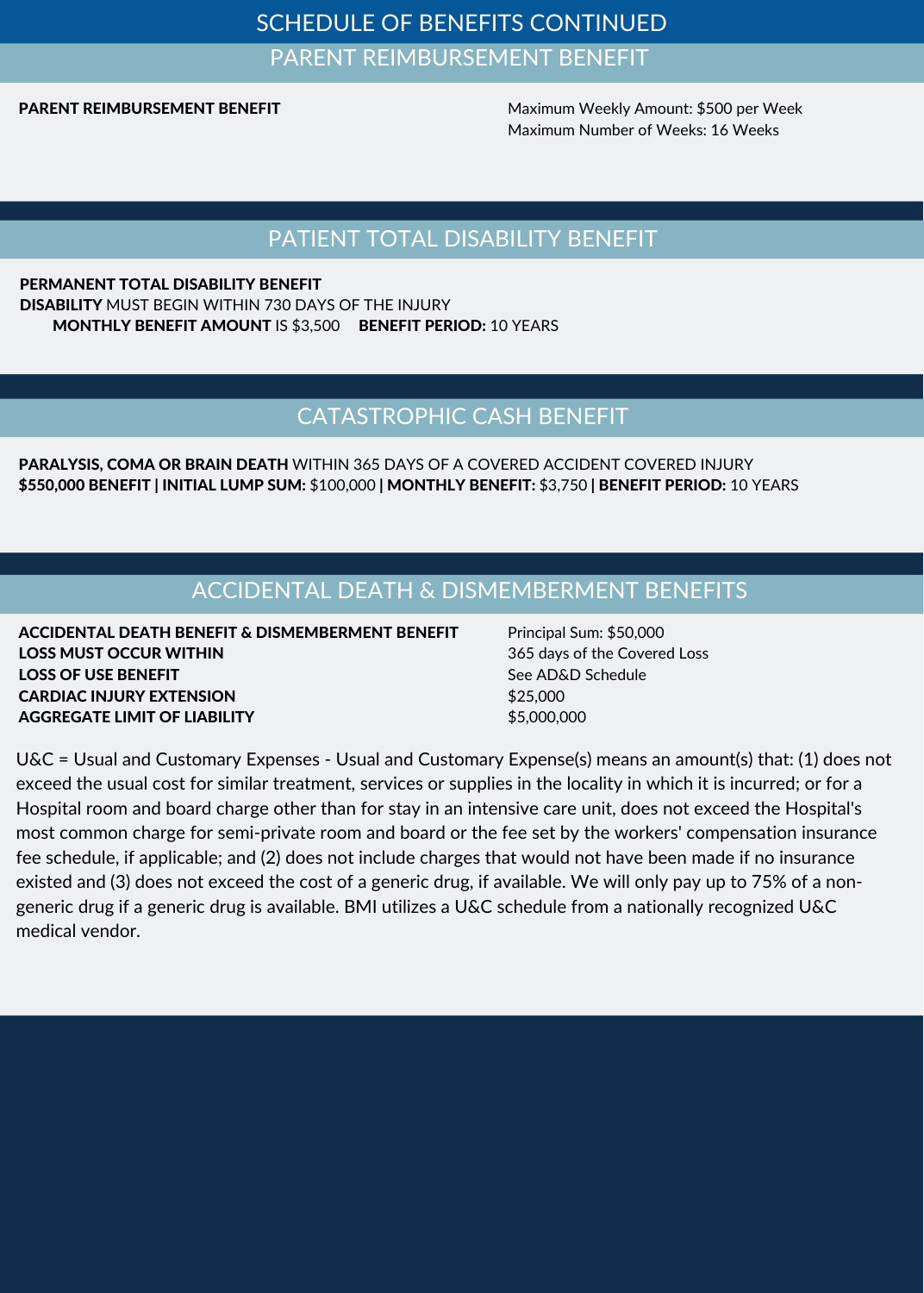## DESCRIPTION OF BENEFITS

### ACCIDENTAL DEATH BENEFIT

If an Insured suffers a loss of life as a result of a Covered Injury, We will pay the applicable amount shown in the Schedule. The death must occur within 365 days of the Covered Injury.

### ACCIDENTAL DISMEMBERMENT BENEFIT

If a Covered Injury to an Insured results in any of the following Covered Losses, We will pay the percentage shown below. The Covered Loss must occur within 365 days of the Covered Accident.

The benefit amount is based on the maximum amount shown in the Schedule for the person suffering the **Covered Loss**.

| Covered Loss of:                                         | <b>Percentage of Maximum Amount</b> |
|----------------------------------------------------------|-------------------------------------|
| <b>Both Hands or Both Feet</b>                           | 100%                                |
| One Hand and One Foot<br>$\bullet$                       | 100%                                |
| • One Hand or One Foot plus the loss of Sight of One Eye | 100%                                |
| Sight of Both Eyes                                       | 100%                                |
| Speech and Hearing<br>$\bullet$                          | 100%                                |
| Speech or Hearing<br>$\bullet$                           | 50%                                 |
| One Hand; One Foot; or Sight of One Eye                  | 50%                                 |
| • Thumb and Index Finger of the same Hand                | 25%                                 |
| Hearing in One Ear<br>$\bullet$                          | 25%                                 |
| Loss of Use of Four Limbs                                | 100%                                |
| Loss of Use of Three Limbs                               | 100%                                |
| Loss of Use of Two Limbs                                 | 100%                                |
| Loss of Use of One                                       | 50%                                 |

For purposes of this Benefit, DEFINITIONS is amended to include the following: Covered Loss means:

- 1. For a foot or hand, actual severance through or above the ankle or wrist joint;
- 2. For thumb and index finger, complete severance through or above the metacarpophalangeal joint of both digits;
- 3. Total and permanent loss of sight;
- Total and permanent loss of speech; or 4.
- 5. Total and permanent loss of hearing.

Covered Loss of Use means total paralysis of a Limb or Limbs, which has continued for 12 consecutive months and is determined by **Our** competent medical authority to be permanent, complete and irreversible.

Covered Loss of Use must continue for 12 consecutive months and be determined by Our competent medical authority.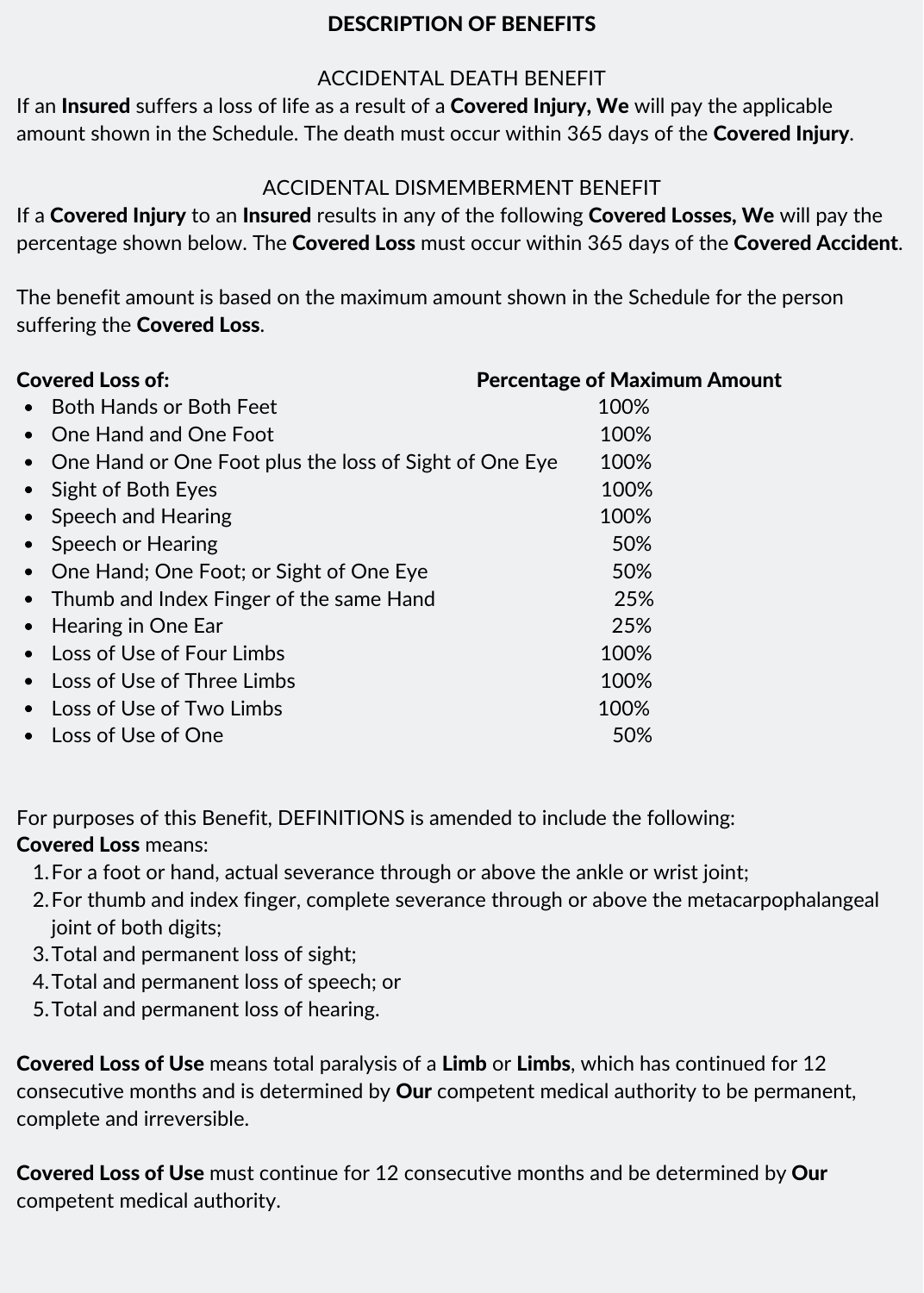### GENERAL EXCLUSIONS

A loss will not be a Covered Loss if it is caused by, contributed to, or results from:

1. suicide or intentionally self-inflicted injury or any attempt at intentionally self-inflicted injury.

2. war or any act of war, whether declared or undeclared.

3. involvement in any type of active military service.

4. illness or disease, regardless of how contracted; medical or surgical treatment of illness or disease; or complications following the surgical treatment of illness or disease; except for Accidental ingestion of contaminated foods.

5. participation in the commission or attempted commission of a any felony.

6. being intoxicated.

- An Insured will be conclusively presumed to be intoxicated if the level of alcohol in his or a. her blood exceeds the amount at which a person is presumed, under the law of the locale in which the Accident occurred, to be intoxicated, if operating a motor vehicle.
- An autopsy report from a licensed medical examiner, law enforcement officer reports, or b. similar items will be considered proof of the Insured's intoxication.

7. being under the influence of any prescription drug, controlled substance, or hallucinogen, unless such prescription drug, controlled substance, or hallucinogen was prescribed by a Physician and taken in accordance with the prescribed dosage.

8. travel or flight in any aircraft except as a fare-paying passenger on a regularly scheduled charter or commercial flight.

9. any condition for which the Insured is entitled to benefits under any Workers' Compensation Act, No Fault Auto Coverage or similar law, only to the extent that losses are the liability of the Insured, the employer, or the workers compensation insurance carrier according to a final adjudication under the North Carolina Workers' Compensation Act or an order of the North Carolina Industrial Commission approving a settlement agreement under the North Carolina Workers' Compensation Act

10. the Insured riding in or driving any type of motor vehicle as part of a speed contest or scheduled race, including testing such vehicle on a track, speedway or proving ground.

## AME EXCLUSIONS

In addition to the General Exclusions listed above, we will not cover expenses under the AME benefit

for:

1. Violating or attempting to violate the law; including taking part in any illegal occupation.

2. Fighting or brawling except in self-defense.

3. Bacterial infections, sickness or disease of any kind such as strep throat or tonsillitis, sunburn, frostbite, allergic reactions, except those that occur as a result of accidental ingestion or pus forming infections which occur through an accidental cut or wound;

4. Vegetation poisoning such as poison ivy or poison sumac, or ptomaine poisoning.

5. Reinjury of the same body part within 6 months of the Covered Accident unless previously cleared by a Physician to practice or play.

6. Cosmetic, plastic or restorative surgery unless Medically Necessary for the treatment of the Covered Injury.

7. Any medical expenses related to pregnancy unless Medically Necessary for the treatment of the Covered Injury.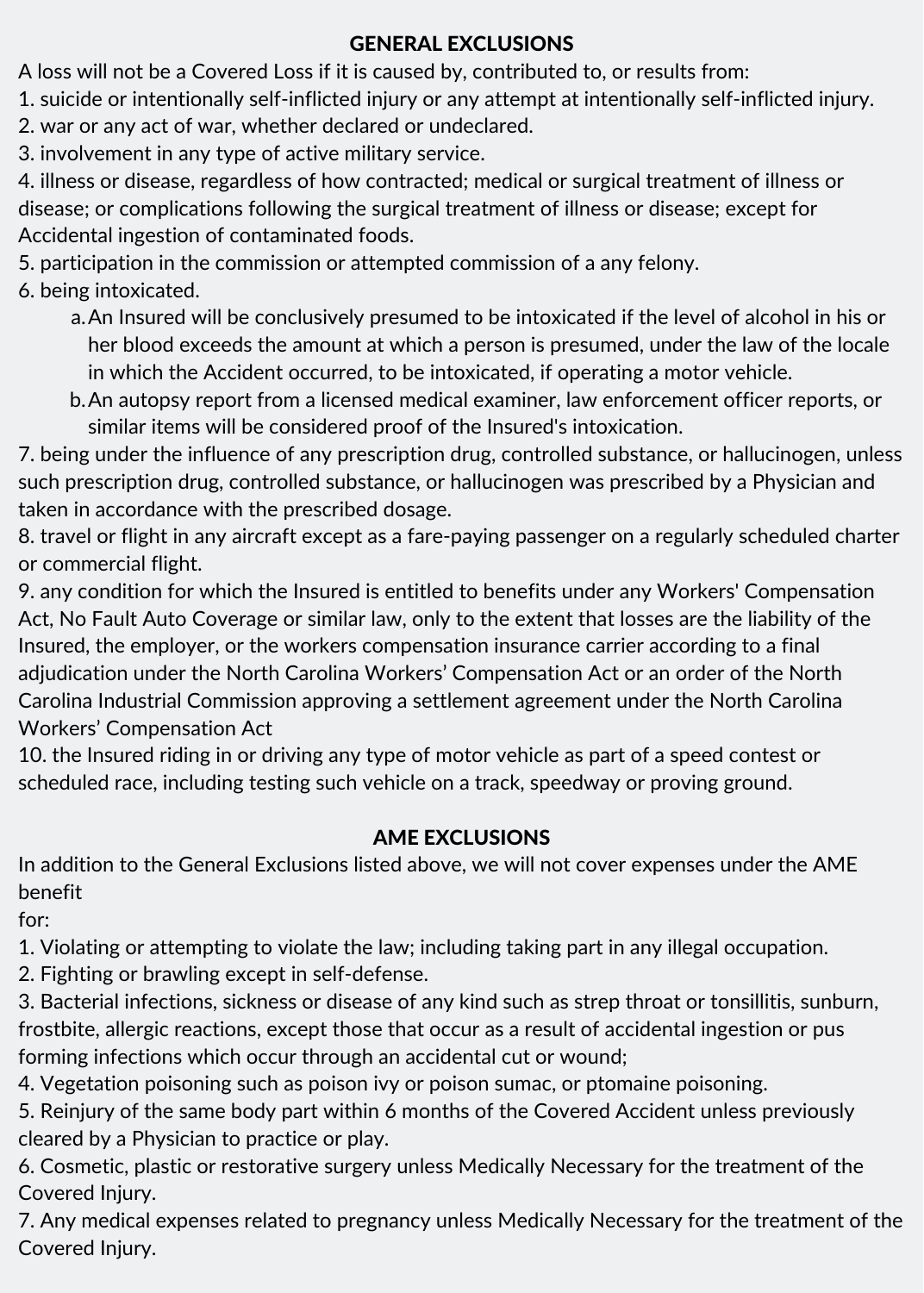8. Covered Injury for which the Insured is paid benefits under any Workers Compensation Act or similar law, only to the extent that losses are the liability of the Insured, the employer or the workers compensation insurance carrier according to a final adjudication under the North Carolina Workers' Compensation Act or an order of the North Carolina Industrial Commission approving a settlement agreement under the North Carolina Workers' Compensation Act.

9. Personal comfort or convenience items, such as but not limited to Hospital telephone charges, television rental, guest meals, or internet charges.

10. Treatment by any immediate family member or member of the Insured's household.

11. Expenses incurred for dental care, treatment including dental implants, repair or replacement of sound natural teeth unless Medically Necessary for the treatment of the Covered Injury.

12. Expenses incurred for eye examinations, contact lenses or the fitting, repair or replacement of these items unless Medically Necessary for the treatment of the Covered Injury.

13. Routine physical examinations and related medical services, elective treatment or surgery or experimental or investigative treatments or procedures.

14. Expenses which the Insured is not legally obligated to pay.

15. Expenses for Custodial Services or services provided by a private duty nurse unless such expenses are incurred as a result of a Covered Injury, as prescribed by a Physician.

16. Expenses related to the repair or replacement of existing artificial limbs, eyes, or other prosthetic appliances, or rental of existing medical equipment unless for the purpose of modifying the item because the Covered Injury has caused further impairment of the underlying bodily condition.

EXCESS INTEGRATED The benefit amount for this benefit is payable in excess of any In Force Policy and its applicable deductible. In the event and only in the event of the reduction or exhaustion of the limit of insurance of the In Force Policy solely as the result of actual payment of benefits covered thereunder, this Policy shall pay excess of the reduced limit of insurance of the In Force Policy and its applicable deductible. This Policy shall only pay pursuant to the terms and conditions of this Policy and no other policy. We will pay Our share of the Usual and Customary amount, reduced by the payment of any other insurance plan. This Policy will recognize payment by any other insurance plan as reducing or satisfying the deductible amount of this Policy. In no event will We pay more than the maximum amount stated in this rider. If no In Force Policy exists, this Policy will pay benefits on a primary basis subject to the deductible and coinsurance amounts stated on the Schedule.

This brochure is provided as a summary of coverage and is not intended to substitute for or duplicate policy provisions. It is subject to the provisions of the policy of insurance to be issued by Zurich American Insurance Company. You will need to contact us for exact policy language, as well as for any limitations and restrictions that may be applicable. The policy is the only contract between the Policyholder and it's members and us. It contains the actual terms, conditions and limits of the coverage to be provided. If there is any conflict between this document and the policy, the policy will govern in all cases.